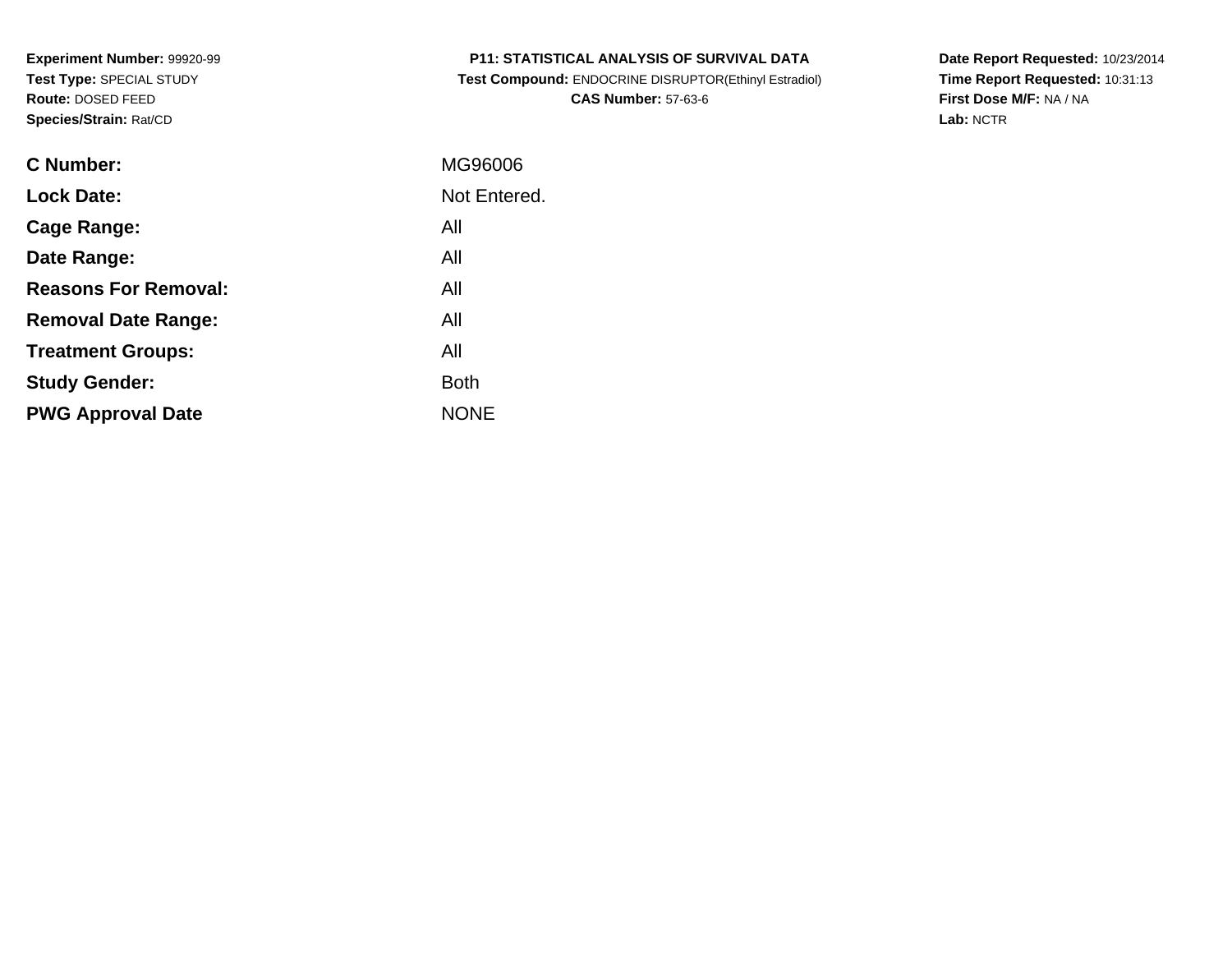# **P11: STATISTICAL ANALYSIS OF SURVIVAL DATA**

 **Test Compound:** ENDOCRINE DISRUPTOR(Ethinyl Estradiol)**CAS Number:** 57-63-6

**Date Report Requested:** 10/23/2014**Time Report Requested:** 10:31:13**First Dose M/F:** NA / NA**Lab:** NCTR

#### **Male RAT FIRST TERMINAL SACRIFICE AT 140 DAYSINDIVIDUAL SURVIVAL TIMES (DAYS)**

|                                                  |                     | INDIVIDUAL SURVIVAL TIMES (DAYS) |                    |
|--------------------------------------------------|---------------------|----------------------------------|--------------------|
| <b>CONTROL</b><br>$DOSE = F0$<br><b>TOTAL 25</b> | UNCENSORED DEATHS 1 | CENSORED DEATHS 0                | <b>TERMINAL 24</b> |
|                                                  |                     |                                  |                    |
| <b>UNCENSORED DEATH DAYS</b>                     |                     |                                  |                    |
| 139                                              |                     |                                  |                    |
| <b>CENSORED DEATH DAYS</b>                       |                     |                                  |                    |
| none                                             |                     |                                  |                    |
| <b>2.0 PPB</b><br>$DOSE = F0$                    |                     |                                  |                    |
| <b>TOTAL 25</b>                                  | UNCENSORED DEATHS 0 | <b>CENSORED DEATHS 0</b>         | <b>TERMINAL 25</b> |
| UNCENSORED DEATH DAYS                            |                     |                                  |                    |
| none                                             |                     |                                  |                    |
| <b>CENSORED DEATH DAYS</b>                       |                     |                                  |                    |
| none                                             |                     |                                  |                    |
| $DOSE = F0$<br><b>10 PPB</b>                     |                     |                                  |                    |
| <b>TOTAL 25</b>                                  | UNCENSORED DEATHS 0 | CENSORED DEATHS 0                | <b>TERMINAL 25</b> |
| <b>UNCENSORED DEATH DAYS</b>                     |                     |                                  |                    |
| none                                             |                     |                                  |                    |
| <b>CENSORED DEATH DAYS</b>                       |                     |                                  |                    |
| none                                             |                     |                                  |                    |
| $DOSE = F0$<br><b>50 PPB</b>                     |                     |                                  |                    |
| TOTAL 26                                         | UNCENSORED DEATHS 1 | <b>CENSORED DEATHS 0</b>         | <b>TERMINAL 25</b> |
| <b>UNCENSORED DEATH DAYS</b>                     |                     |                                  |                    |
| 63                                               |                     |                                  |                    |
| <b>CENSORED DEATH DAYS</b>                       |                     |                                  |                    |
| none                                             |                     |                                  |                    |
|                                                  |                     |                                  |                    |

(A) FIRST TERMINAL SACRIFICE

(B) THE FIRST ENTRY IS THE TREND TEST (TARONE, 1975) RESULT. SUBSEQUENT ENTRIES ARE THE RESULTS OF PAIRWISE TESTS (COX, 1972). NEGATIVE TRENDS ARE INDICATED BY "N".

(C) MEAN OF ALL UNCENSORED DEATHS PRIOR TO TERMINAL SACRIFICE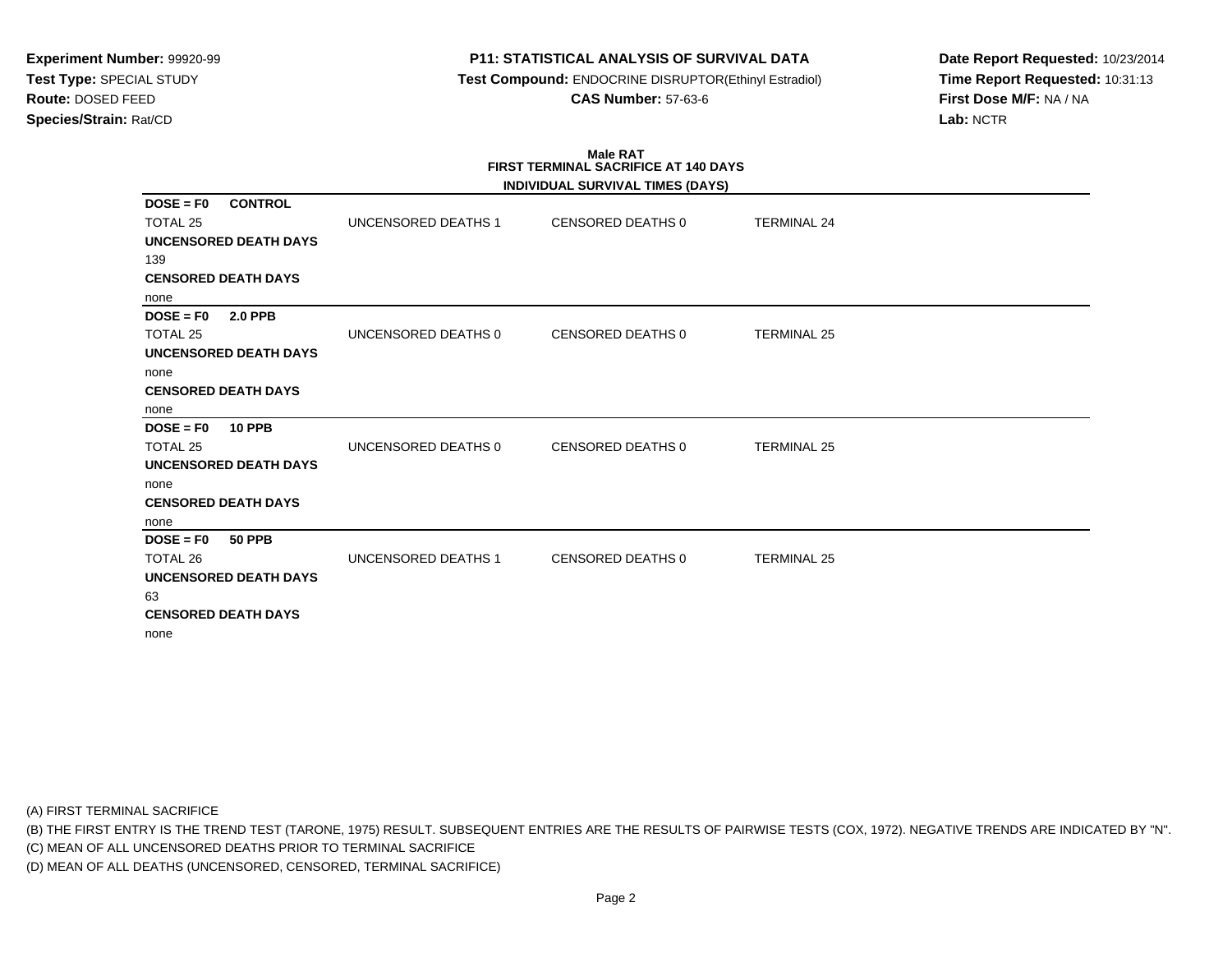### **P11: STATISTICAL ANALYSIS OF SURVIVAL DATA**

**Test Compound:** ENDOCRINE DISRUPTOR(Ethinyl Estradiol)

**CAS Number:** 57-63-6

**Date Report Requested:** 10/23/2014**Time Report Requested:** 10:31:13**First Dose M/F:** NA / NA**Lab:** NCTR

### **Male RATFIRST TERMINAL SACRIFICE AT 140 DAYS**

#### **KAPLAN-MEIER SURVIVAL PROBABILITY ESTIMATES (%)**

| <b>DOSE</b><br>TIME (DAYS) |                |       |       |       |       |       |       |       |       |       |        |
|----------------------------|----------------|-------|-------|-------|-------|-------|-------|-------|-------|-------|--------|
|                            |                | 14    | 28    | 42    | 56    | 70    | 84    | 98    | 112   | 126   | 140(A) |
| F0.                        | <b>CONTROL</b> | 100.0 | 100.0 | 100.0 | 100.0 | 100.0 | 100.0 | 100.0 | 100.0 | 100.0 | 96.0   |
| F0 I                       | <b>2.0 PPB</b> | 100.0 | 100.0 | 100.0 | 100.0 | 100.0 | 100.0 | 100.0 | 100.0 | 100.0 | 100.0  |
| F0.                        | <b>10 PPB</b>  | 100.0 | 100.0 | 100.0 | 100.0 | 100.0 | 100.0 | 100.0 | 100.0 | 100.0 | 100.0  |
| F0.                        | <b>50 PPB</b>  | 100.0 | 100.0 | 100.0 | 100.0 | 96.2  | 96.2  | 96.2  | 96.2  | 96.2  | 96.2   |

(A) FIRST TERMINAL SACRIFICE

(B) THE FIRST ENTRY IS THE TREND TEST (TARONE, 1975) RESULT. SUBSEQUENT ENTRIES ARE THE RESULTS OF PAIRWISE TESTS (COX, 1972). NEGATIVE TRENDS ARE INDICATED BY "N".

(C) MEAN OF ALL UNCENSORED DEATHS PRIOR TO TERMINAL SACRIFICE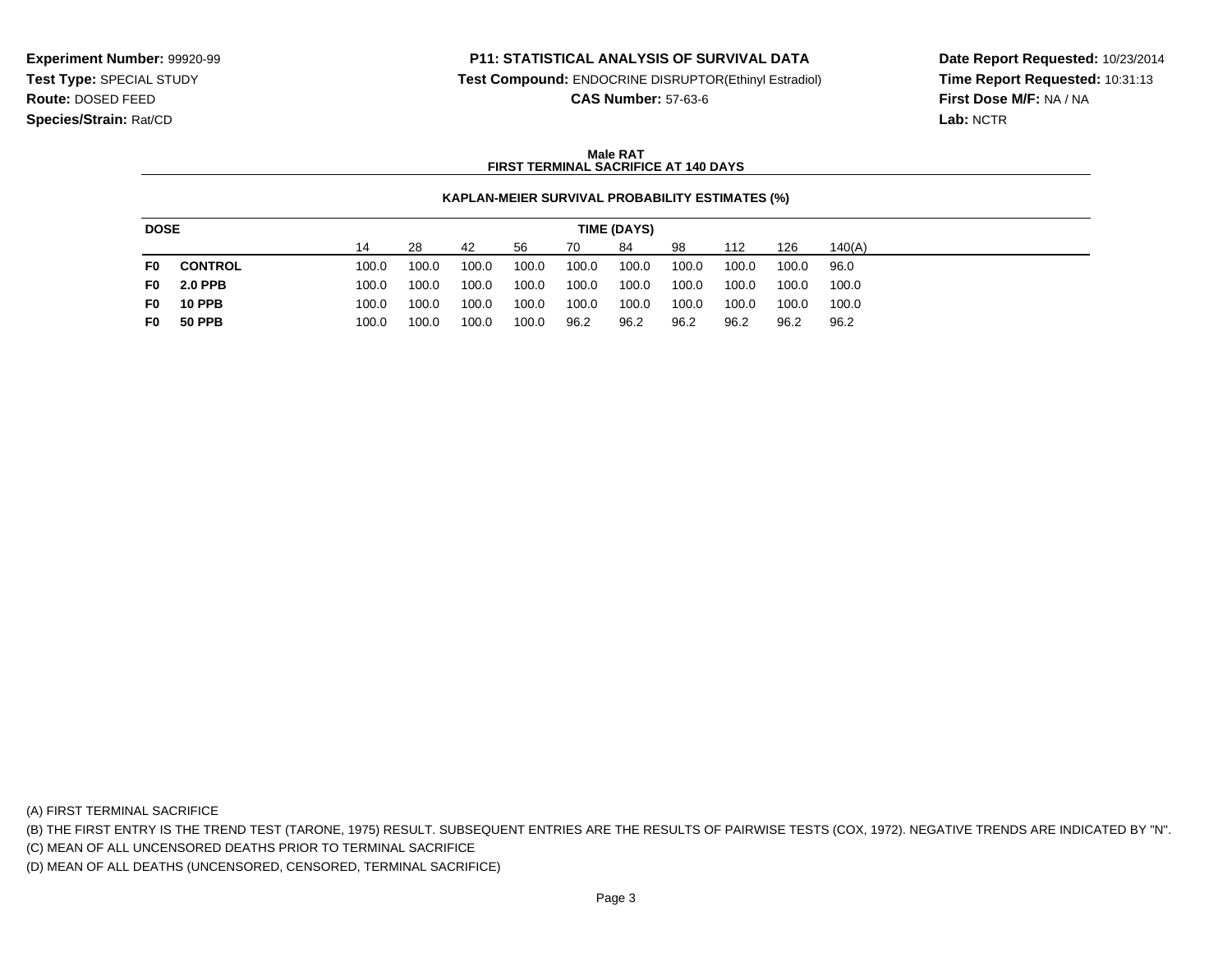## **P11: STATISTICAL ANALYSIS OF SURVIVAL DATA**

**Test Compound:** ENDOCRINE DISRUPTOR(Ethinyl Estradiol)

**CAS Number:** 57-63-6

**Date Report Requested:** 10/23/2014**Time Report Requested:** 10:31:13**First Dose M/F:** NA / NA**Lab:** NCTR

#### **Male RATFIRST TERMINAL SACRIFICE AT 140 DAYS**

### **SURVIVAL SUMMARY STATISTICS**

| <b>DOSE</b>                           | <b>CONTROL</b><br>F0 | 2.0 PPB<br>F0 I    | <b>10 PPB</b><br>F0 I | <b>50 PPB</b><br>F0 |  |
|---------------------------------------|----------------------|--------------------|-----------------------|---------------------|--|
| SURVIVAL AT END OF STUDY              | 96.0%                | 100.0%             | 100.0%                | 96.2%               |  |
| (KAPLAN-MEIER)                        |                      |                    |                       |                     |  |
| <b>SIGNIFICANCE (B)</b>               | $P = 1.000$          | $P = 1.000N$       | $P = 1.000N$          | $P = 1.000N$        |  |
| (LIFE TABLE)                          |                      |                    |                       |                     |  |
| <b>MEAN DAY OF NATURAL DEATHS (C)</b> | 139.0                |                    |                       | 63.0                |  |
| (STANDARD ERROR)                      | (.)                  | $\left( . \right)$ | $\left( . \right)$    | (.)                 |  |
| <b>MEAN LIFE SPAN (D)</b>             | 140.0                | 140.0              | 140.0                 | 137.0               |  |
| (STANDARD ERROR)                      | (0.0)                | (0.0)              | (0.0)                 | (3.0)               |  |

(A) FIRST TERMINAL SACRIFICE

(B) THE FIRST ENTRY IS THE TREND TEST (TARONE, 1975) RESULT. SUBSEQUENT ENTRIES ARE THE RESULTS OF PAIRWISE TESTS (COX, 1972). NEGATIVE TRENDS ARE INDICATED BY "N".

(C) MEAN OF ALL UNCENSORED DEATHS PRIOR TO TERMINAL SACRIFICE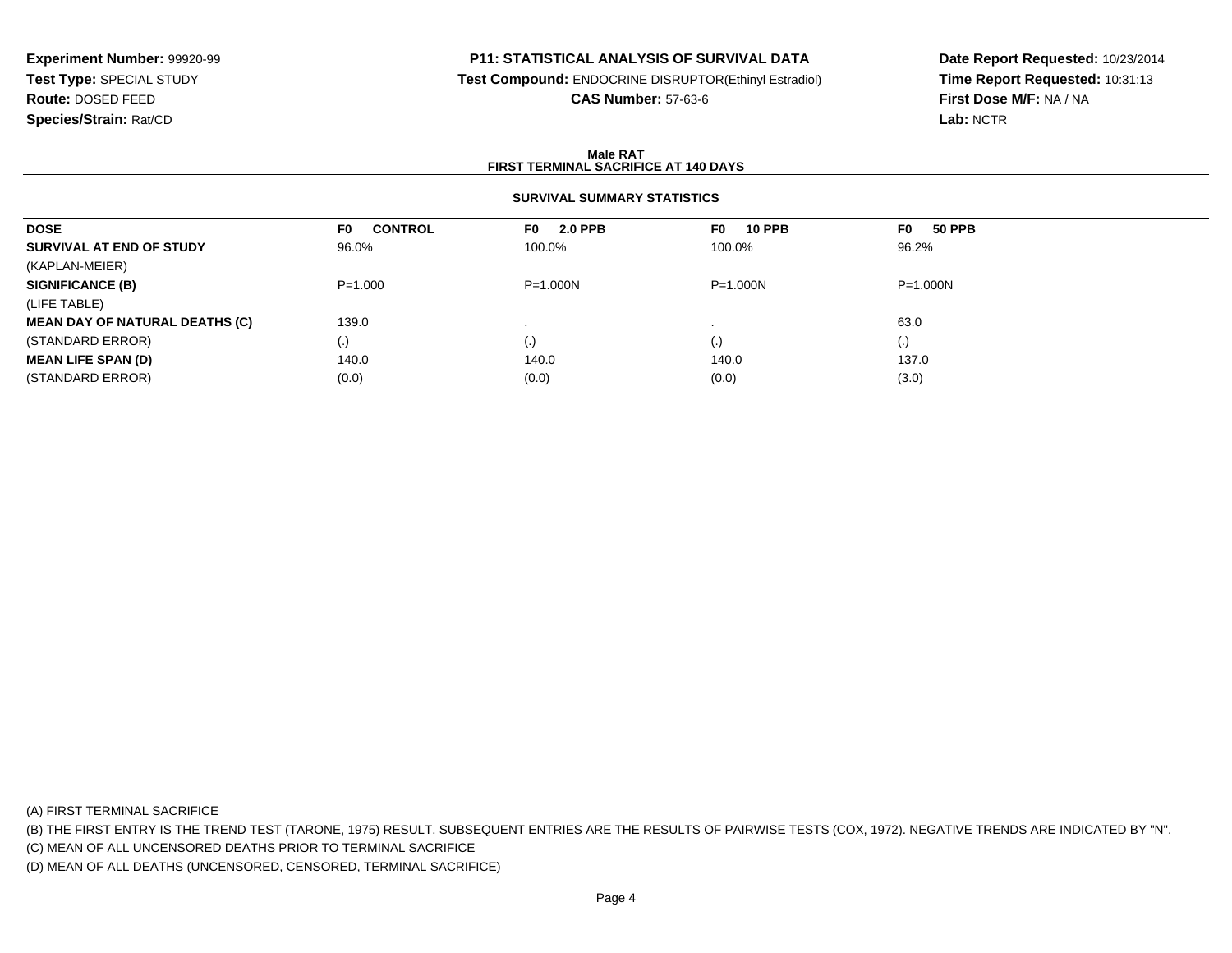### **P11: STATISTICAL ANALYSIS OF SURVIVAL DATA**

 **Test Compound:** ENDOCRINE DISRUPTOR(Ethinyl Estradiol)**CAS Number:** 57-63-6

**Date Report Requested:** 10/23/2014**Time Report Requested:** 10:31:13**First Dose M/F:** NA / NA**Lab:** NCTR

#### **Female RAT FIRST TERMINAL SACRIFICE AT 140 DAYSINDIVIDUAL SURVIVAL TIMES (DAYS)**

|                               |                     | INDIVIDUAL SURVIVAL TIMES (DAYS) |                    |  |
|-------------------------------|---------------------|----------------------------------|--------------------|--|
| <b>CONTROL</b><br>$DOSE = F0$ |                     |                                  |                    |  |
| TOTAL <sub>25</sub>           | UNCENSORED DEATHS 0 | CENSORED DEATHS 0                | <b>TERMINAL 25</b> |  |
| UNCENSORED DEATH DAYS         |                     |                                  |                    |  |
| none                          |                     |                                  |                    |  |
| <b>CENSORED DEATH DAYS</b>    |                     |                                  |                    |  |
| none                          |                     |                                  |                    |  |
| $DOSE = F0$<br><b>2.0 PPB</b> |                     |                                  |                    |  |
| TOTAL 25                      | UNCENSORED DEATHS 0 | CENSORED DEATHS 0                | <b>TERMINAL 25</b> |  |
| UNCENSORED DEATH DAYS         |                     |                                  |                    |  |
| none                          |                     |                                  |                    |  |
| <b>CENSORED DEATH DAYS</b>    |                     |                                  |                    |  |
| none                          |                     |                                  |                    |  |
| $DOSE = F0$<br><b>10 PPB</b>  |                     |                                  |                    |  |
| TOTAL 25                      | UNCENSORED DEATHS 0 | CENSORED DEATHS 0                | <b>TERMINAL 25</b> |  |
| <b>UNCENSORED DEATH DAYS</b>  |                     |                                  |                    |  |
| none                          |                     |                                  |                    |  |
| <b>CENSORED DEATH DAYS</b>    |                     |                                  |                    |  |
| none                          |                     |                                  |                    |  |
| $DOSE = F0$<br><b>50 PPB</b>  |                     |                                  |                    |  |
| TOTAL 25                      | UNCENSORED DEATHS 0 | CENSORED DEATHS 0                | <b>TERMINAL 25</b> |  |
| <b>UNCENSORED DEATH DAYS</b>  |                     |                                  |                    |  |
| none                          |                     |                                  |                    |  |
| <b>CENSORED DEATH DAYS</b>    |                     |                                  |                    |  |
| none                          |                     |                                  |                    |  |
|                               |                     |                                  |                    |  |

(A) FIRST TERMINAL SACRIFICE

(B) THE FIRST ENTRY IS THE TREND TEST (TARONE, 1975) RESULT. SUBSEQUENT ENTRIES ARE THE RESULTS OF PAIRWISE TESTS (COX, 1972). NEGATIVE TRENDS ARE INDICATED BY "N".

(C) MEAN OF ALL UNCENSORED DEATHS PRIOR TO TERMINAL SACRIFICE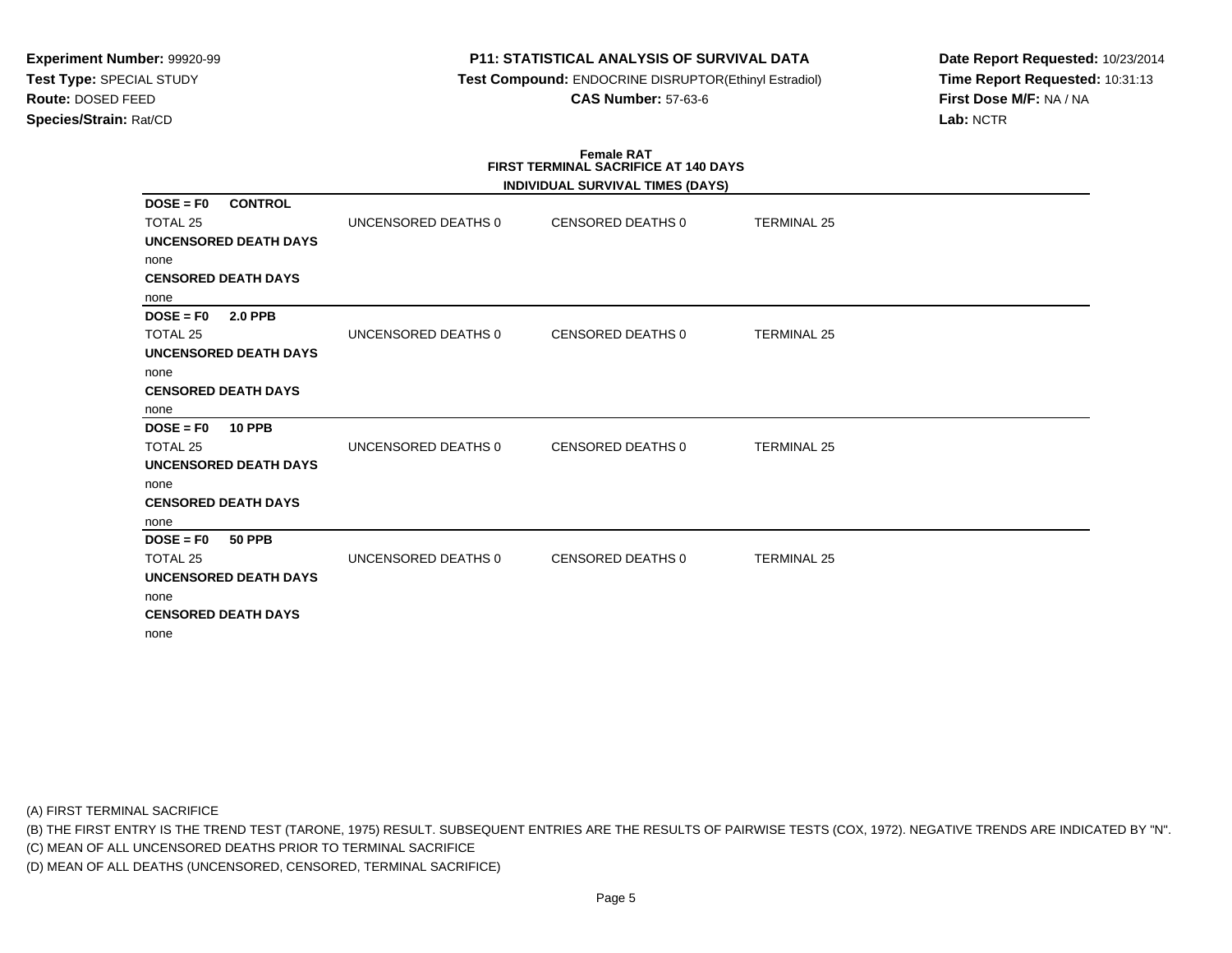### **P11: STATISTICAL ANALYSIS OF SURVIVAL DATA**

**Test Compound:** ENDOCRINE DISRUPTOR(Ethinyl Estradiol)

**CAS Number:** 57-63-6

**Date Report Requested:** 10/23/2014**Time Report Requested:** 10:31:13**First Dose M/F:** NA / NA**Lab:** NCTR

### **Female RATFIRST TERMINAL SACRIFICE AT 140 DAYS**

#### **KAPLAN-MEIER SURVIVAL PROBABILITY ESTIMATES (%)**

| <b>DOSE</b><br>TIME (DAYS) |                |       |       |       |       |       |       |       |       |       |        |
|----------------------------|----------------|-------|-------|-------|-------|-------|-------|-------|-------|-------|--------|
|                            |                | 14    | 28    | 42    | 56    | 70    | 84    | 98    | 112   | 126   | 140(A) |
| F0                         | <b>CONTROL</b> | 100.0 | 100.0 | 100.0 | 100.0 | 100.0 | 100.0 | 100.0 | 100.0 | 100.0 | 100.0  |
| F0.                        | <b>2.0 PPB</b> | 100.0 | 100.0 | 100.0 | 100.0 | 100.0 | 100.0 | 100.0 | 100.0 | 100.0 | 100.0  |
| F0                         | <b>10 PPB</b>  | 100.0 | 100.0 | 100.0 | 100.0 | 100.0 | 100.0 | 100.0 | 100.0 | 100.0 | 100.0  |
| F0                         | 50 PPB         | 100.0 | 100.0 | 100.0 | 100.0 | 100.0 | 100.0 | 100.0 | 100.0 | 100.0 | 100.0  |

(A) FIRST TERMINAL SACRIFICE

(B) THE FIRST ENTRY IS THE TREND TEST (TARONE, 1975) RESULT. SUBSEQUENT ENTRIES ARE THE RESULTS OF PAIRWISE TESTS (COX, 1972). NEGATIVE TRENDS ARE INDICATED BY "N".

(C) MEAN OF ALL UNCENSORED DEATHS PRIOR TO TERMINAL SACRIFICE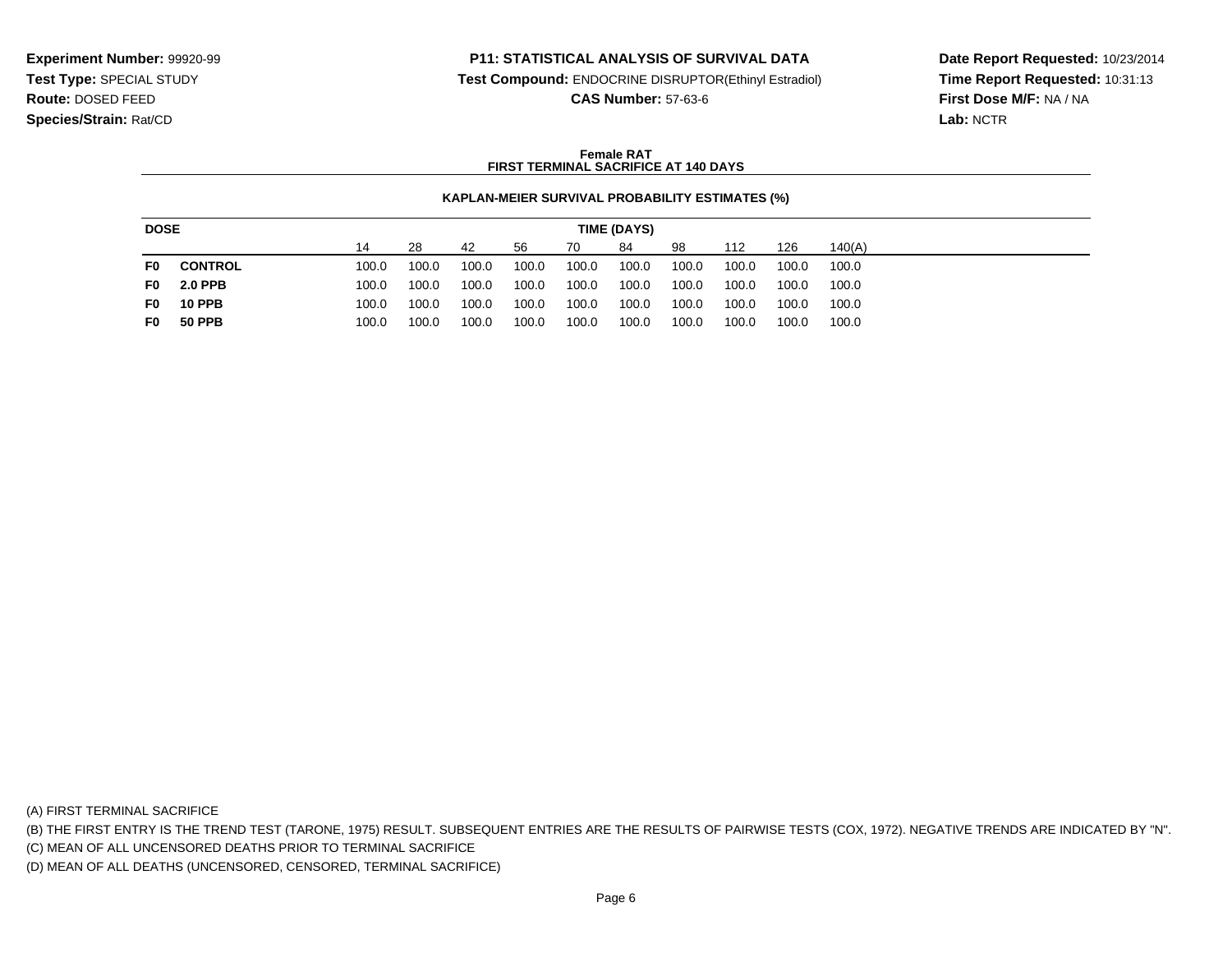### **P11: STATISTICAL ANALYSIS OF SURVIVAL DATA**

**Test Compound:** ENDOCRINE DISRUPTOR(Ethinyl Estradiol)

**CAS Number:** 57-63-6

**Date Report Requested:** 10/23/2014**Time Report Requested:** 10:31:13**First Dose M/F:** NA / NA**Lab:** NCTR

#### **Female RATFIRST TERMINAL SACRIFICE AT 140 DAYS**

### **SURVIVAL SUMMARY STATISTICS**

| <b>DOSE</b>                           | <b>CONTROL</b><br>F0   | <b>2.0 PPB</b><br>F0 I | <b>10 PPB</b><br>F0 | <b>50 PPB</b><br>F0 |  |
|---------------------------------------|------------------------|------------------------|---------------------|---------------------|--|
| SURVIVAL AT END OF STUDY              | 100.0%                 | 100.0%                 | 100.0%              | 100.0%              |  |
| (KAPLAN-MEIER)                        |                        |                        |                     |                     |  |
| <b>SIGNIFICANCE (B)</b>               | $\cdots \cdots \cdots$ | $\cdots \cdots \cdots$ | -----               | -----               |  |
| (LIFE TABLE)                          |                        |                        |                     |                     |  |
| <b>MEAN DAY OF NATURAL DEATHS (C)</b> |                        |                        |                     |                     |  |
| (STANDARD ERROR)                      | $\cdot$                | $\cdot$ ,              | (.)                 | $\left( . \right)$  |  |
| <b>MEAN LIFE SPAN (D)</b>             | 140.0                  | 140.0                  | 140.0               | 140.0               |  |
| (STANDARD ERROR)                      | (0.0)                  | (0.0)                  | (0.0)               | (0.0)               |  |

(A) FIRST TERMINAL SACRIFICE

(B) THE FIRST ENTRY IS THE TREND TEST (TARONE, 1975) RESULT. SUBSEQUENT ENTRIES ARE THE RESULTS OF PAIRWISE TESTS (COX, 1972). NEGATIVE TRENDS ARE INDICATED BY "N".

(C) MEAN OF ALL UNCENSORED DEATHS PRIOR TO TERMINAL SACRIFICE